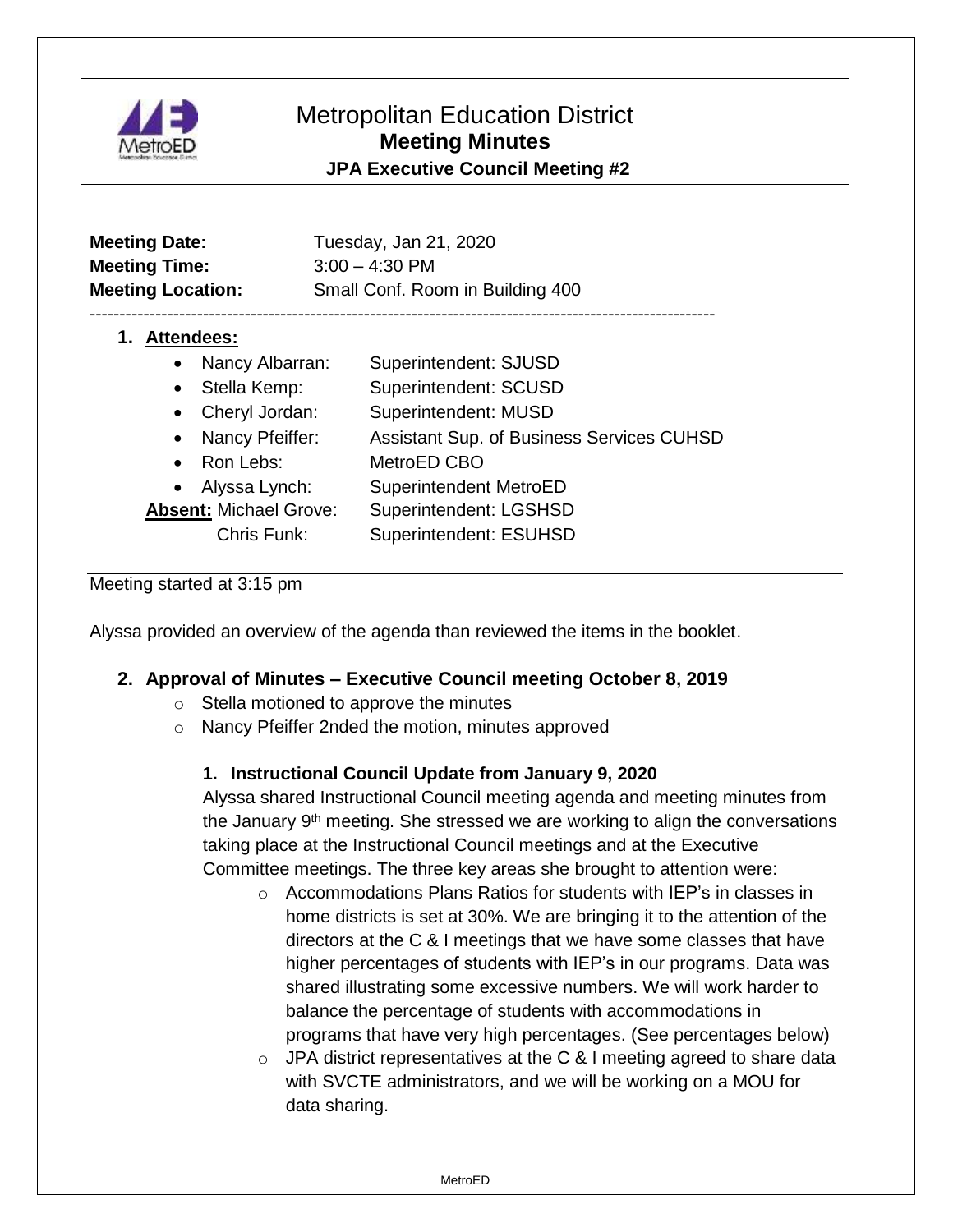o SVCTE has a 20% attrition rate in terms of student enrollment, hence we have been encouraging districts to enroll 20% more students to meet the Master Business Agreement enrollment figures.

## **3. Late School Start Legislation (SB328)**

o Alyssa wanted to begin the conversation regarding the "Late start" bill because programs at SVCTE start at 7:30. MetroED will need to take direction from the districts if we should change our start time. Nancy stated SJUSD will not need to make too many adjustments, MUSD plans to implement in 2021-2022 and Stella suggested that we receive the information from the Directors/Assistant Sups that attend our Instructional Council meetings.

# **4. CTEIG/SWP Update**

Alyssa shared that the CTEIG funding was posted on the CDE website and slated for board approval at the January 8<sup>th</sup> State Board meeting. Funding for MetroED was listed as \$1,079,420.00. However, the CTEIG board item was pulled and will be sent back for board approval in March. The numbers could change slightly but this dollar figure was posted. All allocations were decreased because there was an increase in the number of allocations. Alyssa/Ron requested signatures for the CTEIG MOU. All three Superintendents and 1 one CBO attending the meeting signed the MOU and Ron will get the CTEIG MOU signed by the other two JPA Superintendents as well.

## **5. Signing of CTEIG MOU**

o See notes above.

## **6. Special Ed. Percentages**

o Alyssa shared a document illustrating that 20% of SVCTE students have an IEP's/504 plan. Staff at SVCTE recognize that 10 classes which is 1/3 of our programs have over 30% of the students enrolled with IEP's/504 plans in programs. We plan to work on balancing the sections better with the Special Education students with accommodations.

## Number of students with IEP's

- CUHSD 56
- ESUHSD 104
- LF/SHSD 10
- MUSD 18
- SCUSD 21
- $\bullet$  S.IIJSD 62

SVCTE Courses with over 30% students enrolled with IEP's

- Culinary  $PM = 48\%$
- Electrical Maintenance= AM 41%
- Fashion Design= 39%
- Film & Video AM =36%
- Film and Video  $PM = 41\%$
- $\bullet$  HVAC AM= 53%